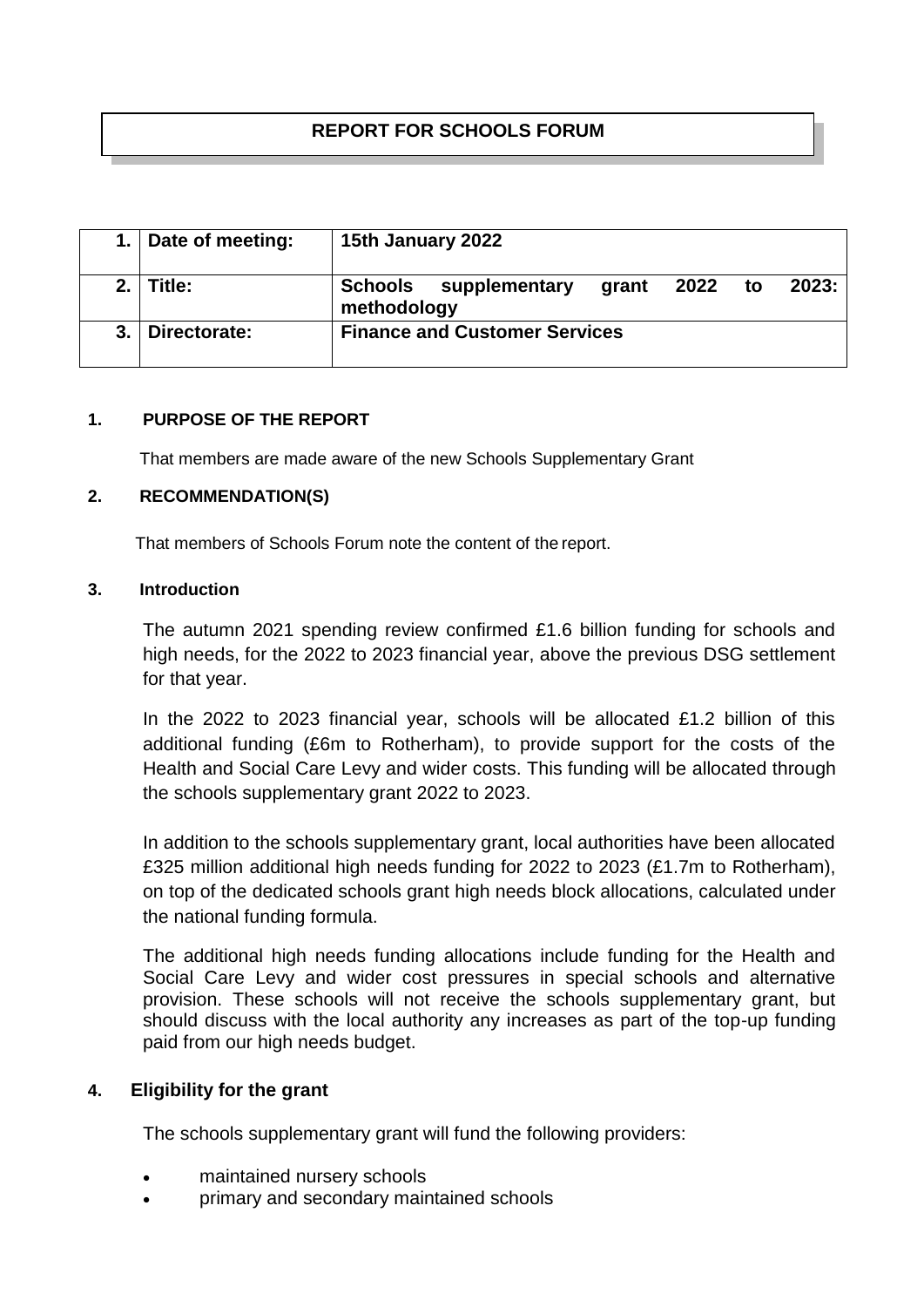- primary and secondary academies and free schools
- all through maintained schools
- all through academies
- 16 to 19 maintained schools
- 16 to 19 academies
- city technology colleges

The schools supplementary grant will only be payable to public sector employers. This means that further education colleges, sixth form colleges, independent learning providers, as well as private and voluntary sector early years providers will not be eligible to receive this funding.

# **5. Paying the grant**

## **School-level allocations of the schools supplementary grant for the 2022 to 2023 financial year will be published in spring 2022**.

We'll pay the funding for maintained mainstream schools to local authorities, who'll be required to pay it to individual schools at the rates published.

The ESFA will pay funding at the published rates directly to mainstream academies.

Local authorities and academies will receive their payments from spring 2022 - we'll confirm timings for the payment of the grant when we confirm school allocations.

This additional funding will be provided in each year of the current spending review period. Our intention is that payment of this additional funding in the form of a separate grant will be for 2022 to 2023 only. The funding will be incorporated into core budget allocations for 2023 to 2024 where possible. So, for 5 to 16 schools, this will mean the funding being rolled into the schools national funding formula (NFF) for 2023 to 2024.

Both local authority-maintained mainstream schools and mainstream academies will receive allocations under the schools supplementary grant, covering the financial year 2022 to 2023.

In recognition of the funding cycle for academies, which follows the academic year (rather than the financial year, as for local authority-maintained schools), academies will receive an additional allocation of the schools supplementary grant to cover April to August 2023, this is the period in advance of the funding being rolled into academies' core budget allocations through the NFF.

Schools will have the flexibility to prioritise their spending of the schools supplementary grant to best support the needs of their pupils and staff and address cost pressures, including those associated with the Health and Social Care Levy.

#### **6. Funding rates**

As set out above, £1.2 billion of additional funding is to be allocated to schools through the schools supplementary grant.

The funding for early years and post-16 provision in schools is provided in respect of the Health and Social Care Levy. The additional funding for mainstream school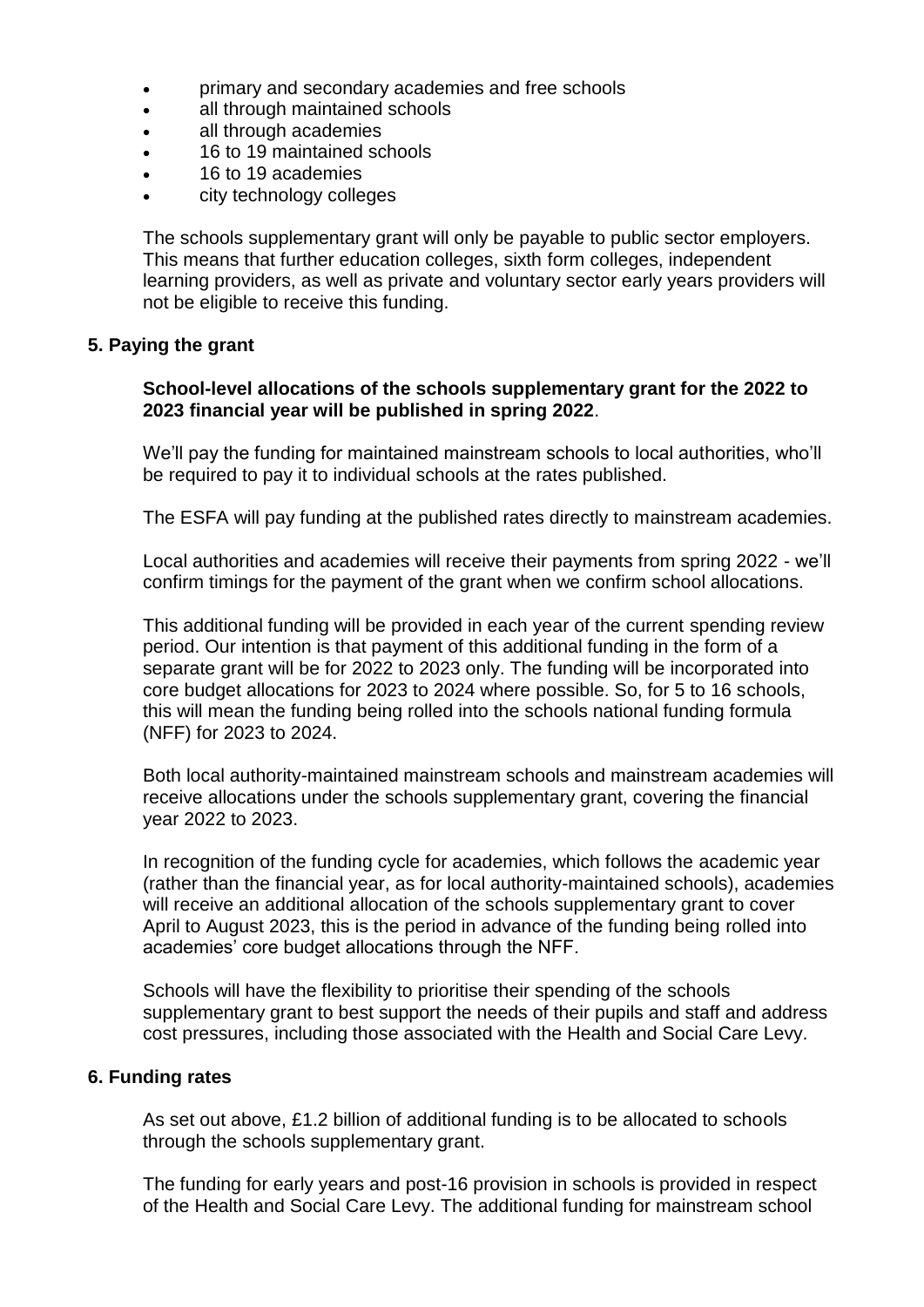provision for pupils aged 5 to 16 is provided in respect of both the Health and Social Care Levy and wider cost pressures. This means that the funding rates in the schools supplementary grant are higher for 5 to 16 provision than early years or post-16.

The early years and post-16 elements of the schools supplementary grant will be allocated on a simple per-pupil basis.

Funding for 5 to 16 mainstream schools makes up the bulk of the additional £1.2 billion to be allocated through the schools supplementary grant. The 5 to 16 funding rates consist of the following three elements, which are based on factors already in the schools national funding formula:

- a basic per-pupil rate (with different rates for primary, key stage 3 and key stage 4)
- a lump sum paid to all schools, regardless of pupil numbers
- a per-pupil rate for pupils who are are recorded as having been eligible for free school meals at any point in the last six years (FSM6), with different rates for primary and secondary pupils.

When confirming the school-level allocations of the schools supplementary grant we will apply an area cost adjustment (ACA) to the funding rates below to take into account geographical variation in labour costs. The ACAs will be those used for the schools NFF for 2022 to 2023.

The ACAs used in the schools NFF are published at annex A of the [schools block](https://www.gov.uk/government/publications/national-funding-formula-tables-for-schools-and-high-needs-2022-to-2023)  [national funding formula technical note.](https://www.gov.uk/government/publications/national-funding-formula-tables-for-schools-and-high-needs-2022-to-2023) The base funding rates provided below will be multiplied by the relevant ACA to determine the school-level allocations.

#### Rate for early years

The base per-pupil funding rate for early years provision in schools, and for maintained nursery schools, will be £24 per pupil.

#### Rates for 5 to 16 schools:

The base funding rates for 5-16 schools will be:

- basic per-pupil rate of £97 for primary pupils
- basic per-pupil rate of £137 for key stage 3 pupils
- basic per-pupil rate of £155 for key stage 4 pupils
- lump sum of £3,680
- FSM6 per-pupil rate of £85 per eligible primary pupil
- FSM6 per-pupil rate of £124 per eligible secondary pupil

#### Rates for post-16

The base per-student funding rate for 16-19 provision in schools, including 16 to 19 schools and academies, will be £35 per student.